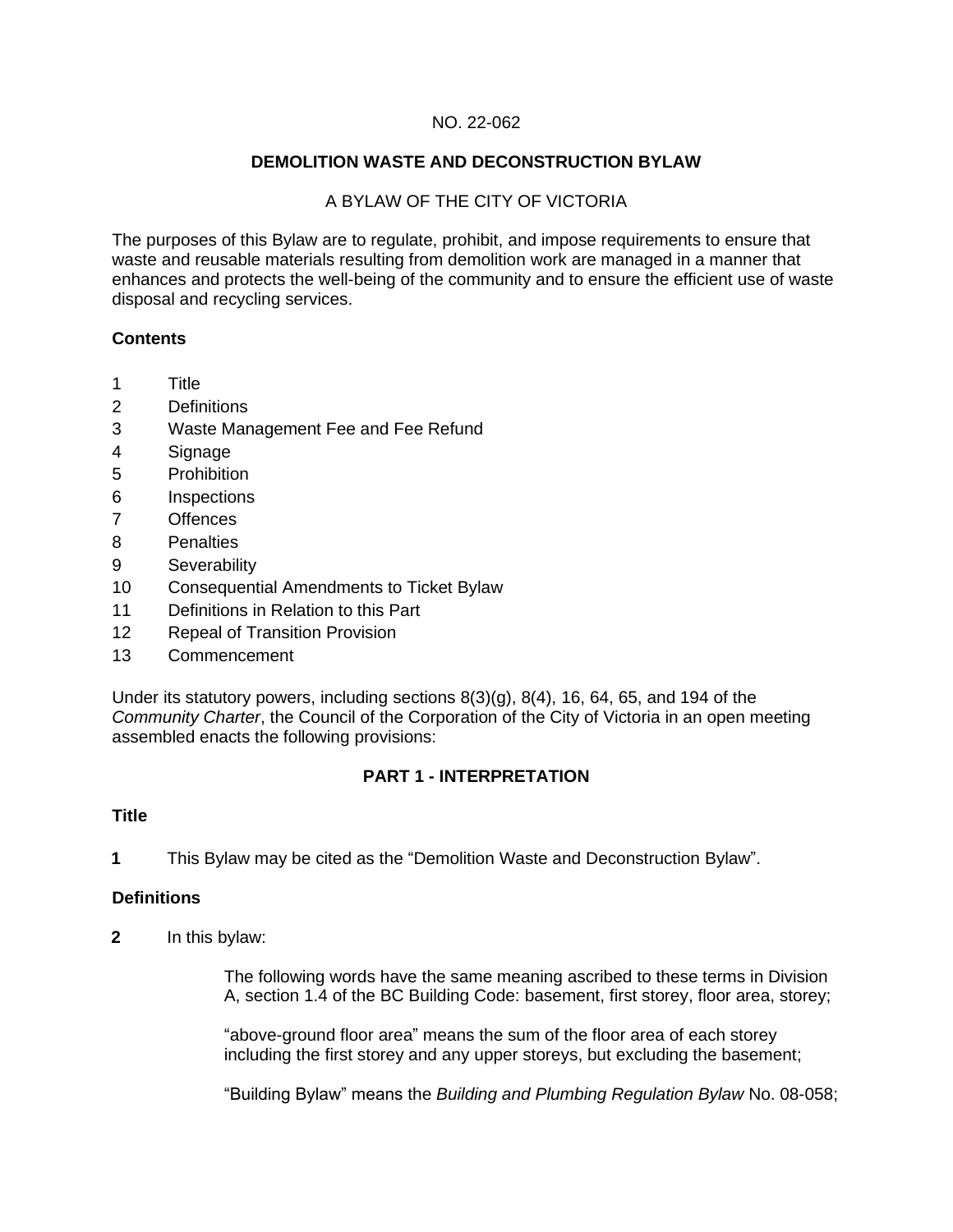"building official" has the same meaning ascribed to this term in the Building Bylaw;

"Bylaw Notice Adjudication Bylaw" means the *Bylaw Notice Adjudication Bylaw*  No. 16-017;

"Director" means the City's Director of Engineering and Public Works or their designated representative;

"rate adjustment" means a formula to calculate the reduced salvaging rate under section 3(4), as follows: salvaging rate minus kilograms of damaged or post-1960 wood divided by above-ground floor area, using a conversion of 1.33 kilograms per board foot;

"recycling" means the process of collecting, sorting, cleaning, treating and reconstituting materials that would otherwise be waste, and converting them into material that can be used for new products, and includes storage for such purpose;

"reuse" means further or repeated use of wood originating from work, and includes storage for such purpose but does not include recycling;

"salvaging" or "salvaged" means the removal of wood originating from work such that the materials are protected from damage and kept intact for:

- i. reuse;
- ii. sale or donation to a business or organization that resells or builds products using salvaged wood; or
- iii. donation to a charitable organization that reuses or sells for reuse salvaged wood and is registered under the *Income Tax Act* (Canada) or a non-profit organization to which section 149 of the *Income Tax Act*  applies;

"salvaging rate" means the amount of wood required to be salvaged, as specified in Column 1, Table 1, Schedule C, in order to be eligible for a waste management fee refund;

"single family dwelling" has the same meaning ascribed to this term in the Zoning Bylaw;

"two family dwelling" has the same meaning ascribed to this term in the Zoning Bylaw;

"waste management fee" means the fee amount specified in section 3(1)(b);

"waste management fee refund" means the partial or complete refund of a waste management fee calculated in accordance with Schedules A and C;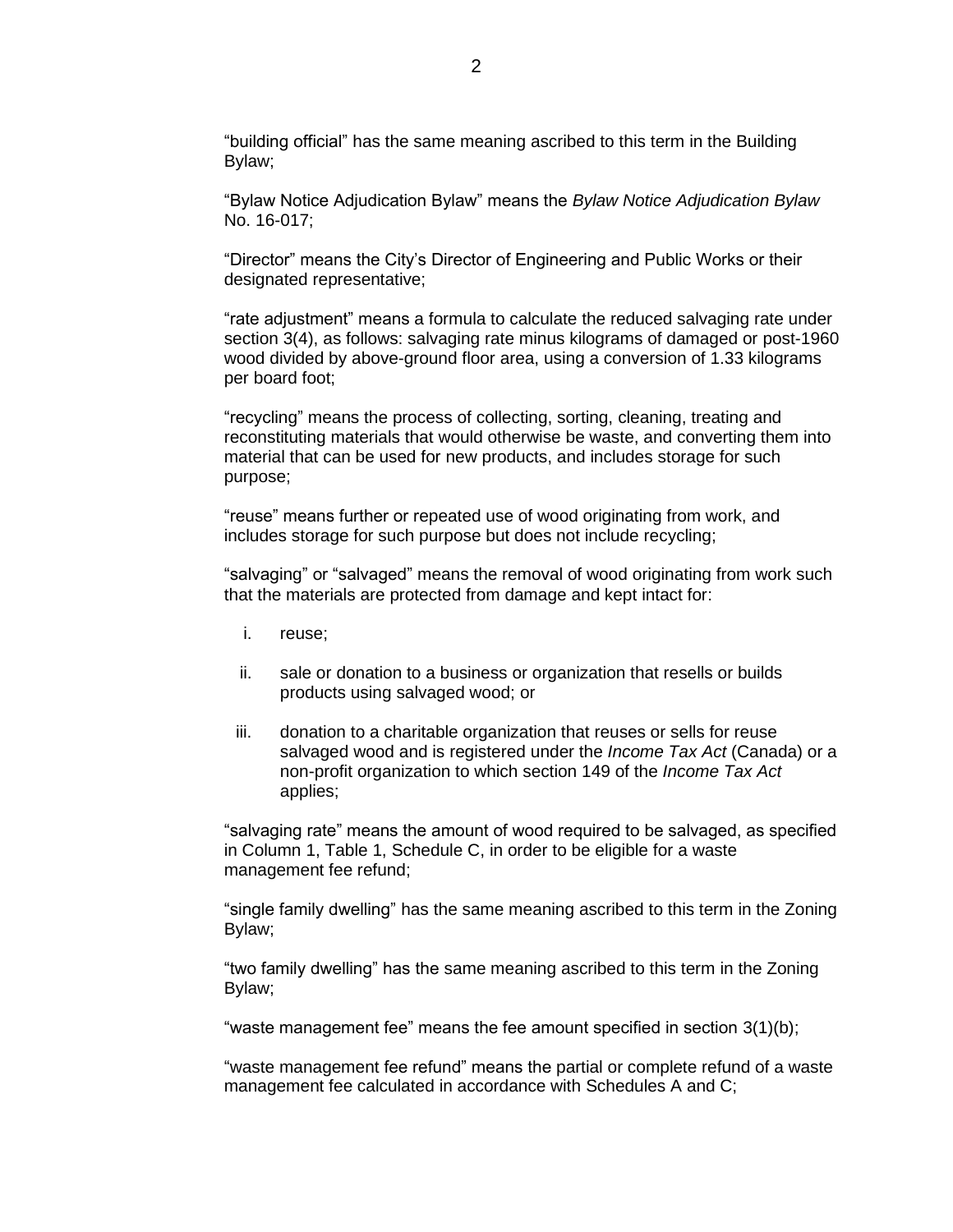"wood" includes dimensional lumber from studs, joists, beams, posts, blocking, headers, sheathing, rafters and flooring with a moisture content of 20% or less and suitable for salvaging, but excludes particle board and medium-density fibreboard material;

"work" means activities that require a building permit under the Building Bylaw that includes the complete or near-complete removal of a structure through demolition, deconstruction, disassembly, or relocation of a:

- i. single family dwelling constructed prior to 1960; or
- ii. two family dwelling constructed prior to 1960;

"Ticket Bylaw" means the *Ticket Bylaw* No. 10-074; and

"Zoning Bylaw" means the *Zoning Regulation Bylaw* No. 80-0159.

#### **PART 2 - REGULATIONS**

#### **Waste Management Fee and Fee Refund**

- **3** (1) A person who carries out or causes to carry out work must submit to the City:
	- (a) a non-refundable administration fee of \$500 at the time of submitting an application for a building permit for work;
	- (b) a waste management fee of \$19,500 at the time of submitting an application for a building permit for work;
	- (c) a report within 90 days of completion of the work in the form prescribed in Schedule A; and
	- (d) supporting documentation listed in Schedule B attached with the report in subsection (c).
	- (2) Notwithstanding section 19(1) of the Building Bylaw, a person is not required to submit a separate building permit application fee for the work in addition to the fee under subsection (1) of this bylaw.
	- (3) The holder of the building permit for work who has fulfilled the requirements under subsection (1) and met the salvaging rates to the satisfaction of the Director, is eligible for a waste management fee refund.
	- (4) Where, prior to submitting a building permit application for the work, the amount of wood available for salvaging was damaged by natural disaster, fire, water, insect infestation, or other causes or was added to a structure after 1960, then:
		- (a) the person may apply for a reduced salvaging rate by submitting supporting documentation listed in section iii., Schedule B, to the satisfaction of the Director; and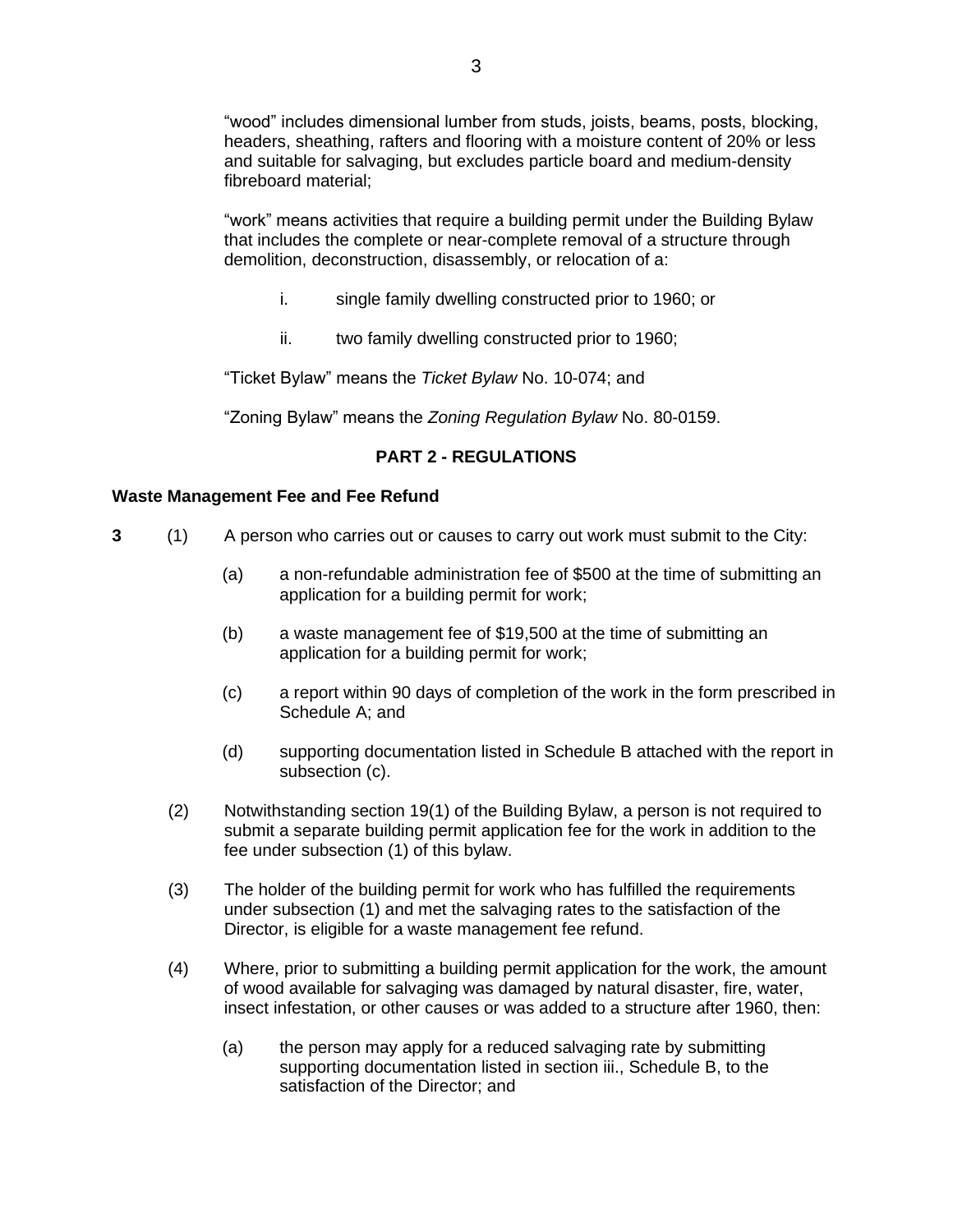- (b) the Director shall reduce the salvaging rate by applying the rate adjustment where, in the opinion of the Director, the criteria in this subsection (4) have been met.
- (5) No fee refund shall be issued under this part where the building permit for the work has expired pursuant to the Building Bylaw.

#### **Signage**

**4** A person who carries out or causes to carry out work must post signage on the site of the work in accordance with Schedule D of this bylaw within 10 days of receiving a building permit for the work and maintain such signage on site for a period of 90 days.

#### **Prohibition**

**5** No person shall knowingly submit false or misleading information to a building official in relation to any waste management fee refund application or related documentation pursuant to this bylaw.

#### **PART 3 – GENERAL**

#### **Inspections**

**6** (1) The Director, a City employee authorized by the Director, or bylaw officer may enter on or into property in accordance with section 16, *Community Charter*, to inspect and determine whether all regulations, prohibitions, and requirements of this bylaw are being met.

(2) A person must not prevent, obstruct, or attempt to prevent or obstruct, an entry authorized under subsection (1).

#### **Offences**

- **7** (1) A person commits an offence and is subject to the penalties imposed by this bylaw, the Ticket Bylaw, the Bylaw Notice Adjudication Bylaw, and the *Offence Act* if that person:
	- (a) contravenes a provision of this bylaw,
	- (b) consents to, allows, or permits an act or thing to be done contrary to this bylaw, or
	- (c) neglects or refrains from doing anything required by a provision of this bylaw.
	- (2) Each day that a contravention of a provision of this bylaw continues is a separate offence.

#### **Penalties**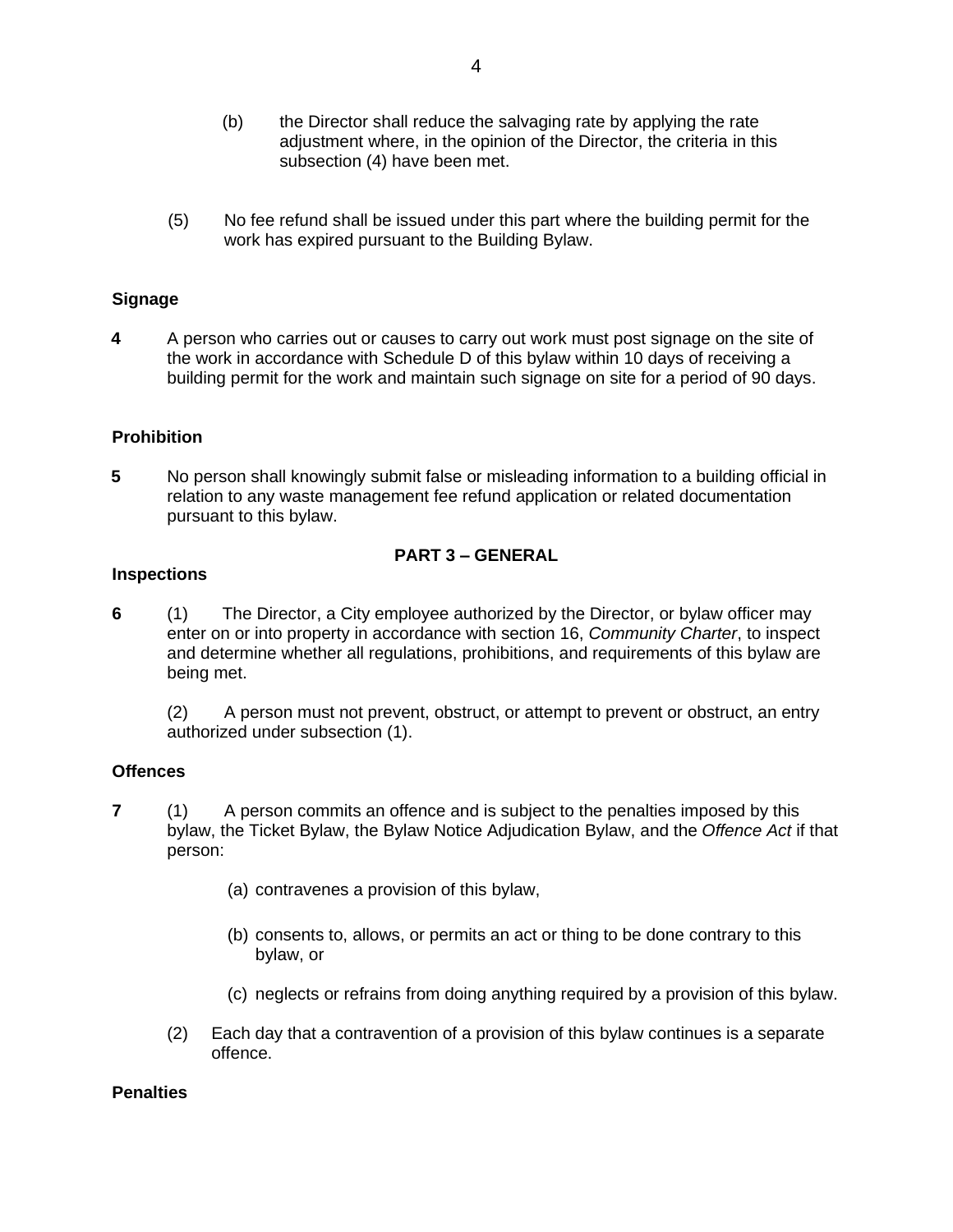**8** A person found guilty of an offence under this bylaw is subject to a fine of not less than \$100.00 and not more than \$50,000.00 for every instance that an offence occurs or each day that it continues.

#### **Severability**

**9** If any provision or part of this Bylaw is declared by any court or tribunal of competent jurisdiction to be illegal or inoperative, in whole or in part, or inoperative in particular circumstances, it shall be severed from the bylaw and the balance of the bylaw, or its application in any circumstances, shall not be affected and shall continue to be in full force and effect.

#### **Consequential Amendments to Ticket Bylaw and Bylaw Notice Adjudication Bylaw**

- **10** (1) The Ticket Bylaw is amended as follows:
	- (a) in the table of contents, by inserting the following immediately after "Schedule K – Dance (Club) Bylaw Offences and Fines":

"Schedule K.1 – Demolition Waste and Deconstruction Bylaw Offences and Fines"

(b) In Schedule A, Bylaws & Enforcement Officers, by adding the following row immediately after item number 11, and renumbering each subsequent row accordingly:

| - 1 വ | Demolition Waste and Deconstruction | <b>Bylaw Officer</b> |
|-------|-------------------------------------|----------------------|
|       | <b>Bylaw</b>                        |                      |

- (c) by inserting immediately after Schedule K, Schedule K.1 attached to this bylaw as Appendix 1.
- (2) The Bylaw Notice Adjudication Bylaw is amended as follows:
	- (a) in section 8(2) by adding "Bylaw Officer" immediately before the words "Customer Service Ambassador";
	- (b) in section 8(3), by adding "Bylaw Officer" immediately before the words "Manager – Parking Services";
	- (c) in Schedule A, by adding the following rows immediately after the last offence listed under the Streets and Traffic Bylaw:

| Demolition Waste   |                      |          |          |
|--------------------|----------------------|----------|----------|
| and Deconstruction |                      |          |          |
| Bylaw No. 22-062   |                      |          |          |
|                    | Fail to post sign as | \$150.00 | \$125.00 |
|                    | required             |          |          |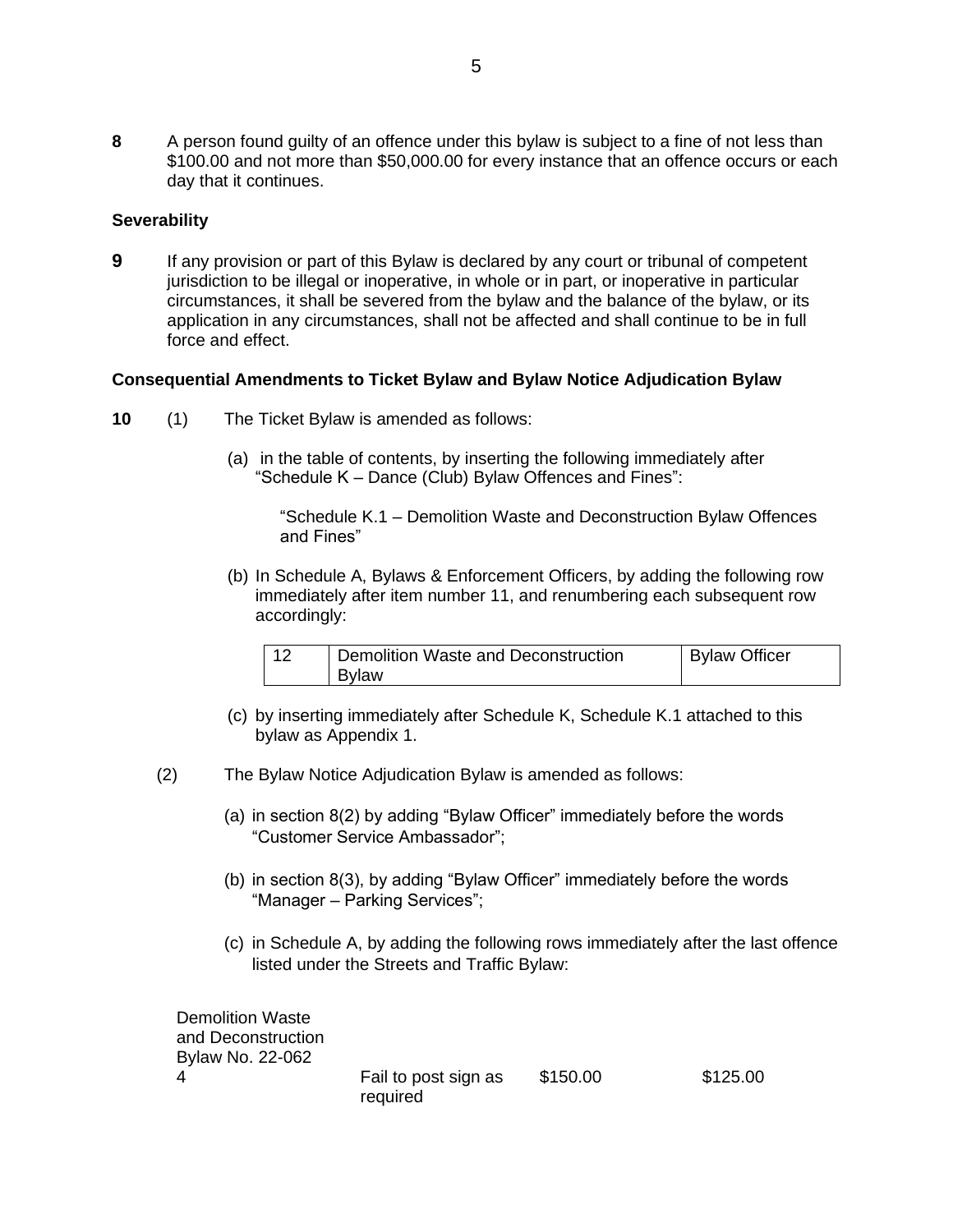| -5   | Give<br>false/misleading<br>information | \$300.00 | \$250.00 |
|------|-----------------------------------------|----------|----------|
| 6(2) | Prevent/obstruct<br>inspection          | \$500.00 | \$500.00 |

#### **PART 4 - TRANSITION, REPEAL, COMMENCEMENT**

#### **Definitions in Relation to this Part**

**11** In this Part:

"development permit" means a permit issued under section 490 of the *Local Government Act*;

"multiple dwelling" has the same meaning ascribed to this term in the Zoning Regulation Bylaw No. 80-0159.

#### **Transition Provision**

**12** Section 3(1) does not apply if the person has an approved development permit to construct a multiple dwelling on the same site as an existing single family dwelling or two family dwelling.

#### **Repeal of Transition Provision**

**13** Sections 11 and 12 of this bylaw are repealed.

#### **Commencement**

- **14** This bylaw comes into force on September 12, 2022, except:
	- (a) section 3(1)(b), which comes into force on September 12, 2023;
	- (b) section 13, which comes into force on May 12, 2025.

| READ A FIRST TIME the  | 16 <sup>th</sup> | day of | June | 2022 |
|------------------------|------------------|--------|------|------|
| READ A SECOND TIME the | 16 <sup>th</sup> | day of | June | 2022 |
| READ A THIRD TIME the  | 16 <sup>th</sup> | day of | June | 2022 |
| ADOPTED on the         |                  | day of |      | 2022 |

CITY CLERK MAYOR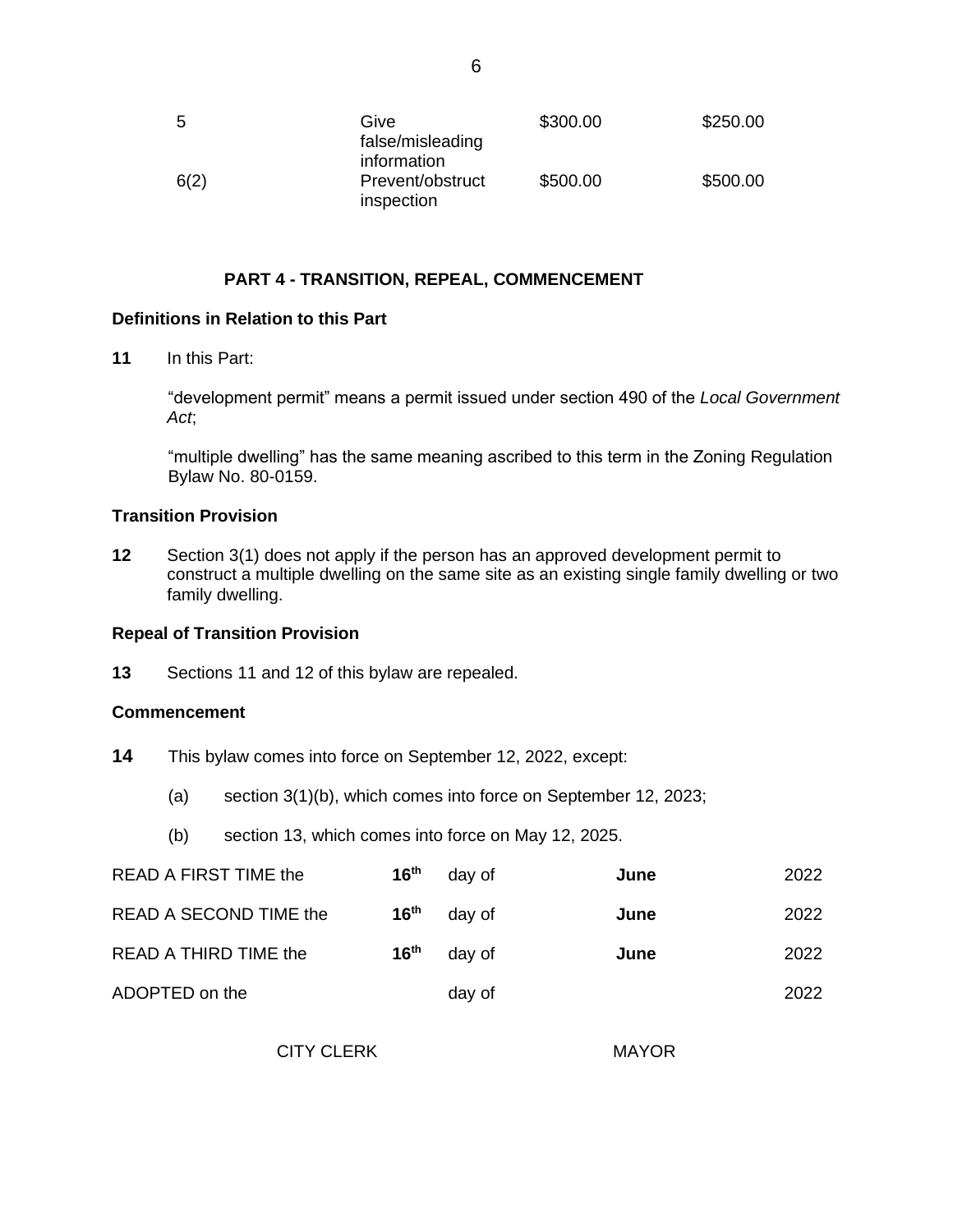### **Schedule A Material Salvage and Disposal Report**

## **Table 1: Project Information**

| Project address                                  |  |
|--------------------------------------------------|--|
| Building permit number                           |  |
| Person or contractor who carried out the salvage |  |
| Demolition or deconstruction completion date     |  |

## **Table 2: Wood Salvaged for Reuse, Sale or Donation**

| Load<br>οf<br>wood                                                                                                                                    | Identify which entity is receiving<br>the material or describe how<br>material is being reused* | Date on<br>scale<br>receipt | <b>Scale</b><br><b>location</b> | Net weight<br>(tonnes) |  |
|-------------------------------------------------------------------------------------------------------------------------------------------------------|-------------------------------------------------------------------------------------------------|-----------------------------|---------------------------------|------------------------|--|
|                                                                                                                                                       |                                                                                                 |                             |                                 |                        |  |
| 2                                                                                                                                                     |                                                                                                 |                             |                                 |                        |  |
| 3                                                                                                                                                     |                                                                                                 |                             |                                 |                        |  |
|                                                                                                                                                       |                                                                                                 |                             |                                 |                        |  |
| Total                                                                                                                                                 |                                                                                                 |                             |                                 |                        |  |
| Salvage rate achieved                                                                                                                                 |                                                                                                 |                             |                                 |                        |  |
| Total tonnes salvaged for reuse, sale or donation $\times \frac{1000 \text{ kg}}{}$ =<br>k.g<br>above-ground square metres<br>1 tonne<br>square metre |                                                                                                 |                             |                                 |                        |  |
| House relocated for use at another location (check if applicable)                                                                                     |                                                                                                 |                             |                                 |                        |  |

[*\*See definitions of "wood", "reuse" and "salvaging" for acceptable wood, reuse activities or sale or donation entities*]

## **Table 3: Description of Salvaged Wood**

| <b>Species</b> | <b>Wood Dimension</b><br>or Description | <b>Board feet</b> |
|----------------|-----------------------------------------|-------------------|
|                | $1 \times 4, 6, 8, 10, 12$              |                   |
|                | 2 x 4, 6, 8, 10, 12                     |                   |
|                | 4 x 4, 6, 8, 10, 12                     |                   |
|                | Other                                   |                   |
|                | Solid wood flooring                     |                   |
|                | <b>Total board feet:</b>                |                   |
|                | Number of solid wood doors:             |                   |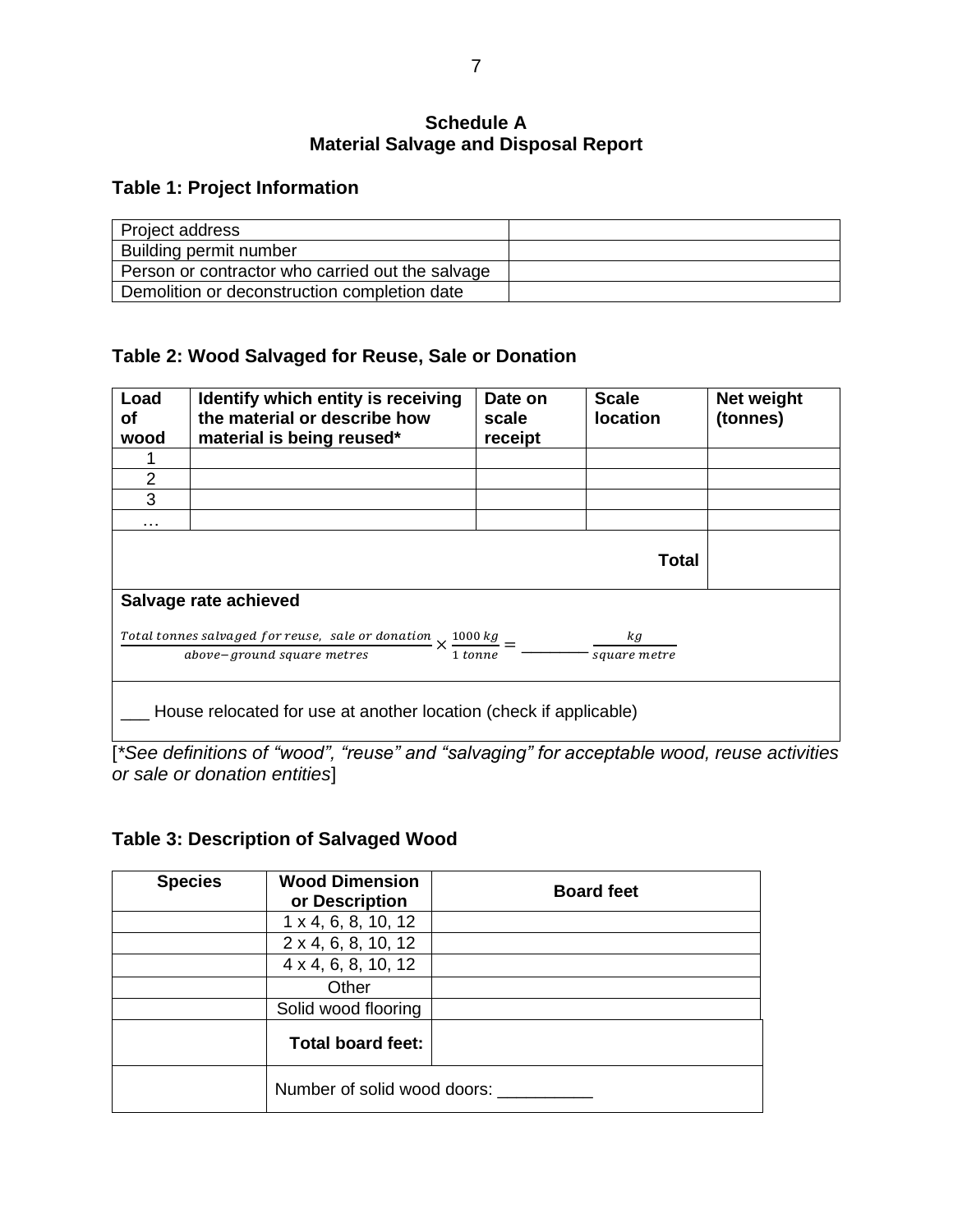# **Table 4: Materials Sent to Disposal**

| Load of mixed waste                   | <b>Material Disposed</b> |                      |                                   |  |
|---------------------------------------|--------------------------|----------------------|-----------------------------------|--|
| or other material<br>sent to disposal | <b>Date</b>              | <b>Facility Name</b> | <b>Metric tonnes or kilograms</b> |  |
|                                       |                          |                      |                                   |  |
|                                       |                          |                      |                                   |  |
|                                       |                          |                      |                                   |  |
| .                                     |                          |                      |                                   |  |
|                                       |                          | ™ntal∙               |                                   |  |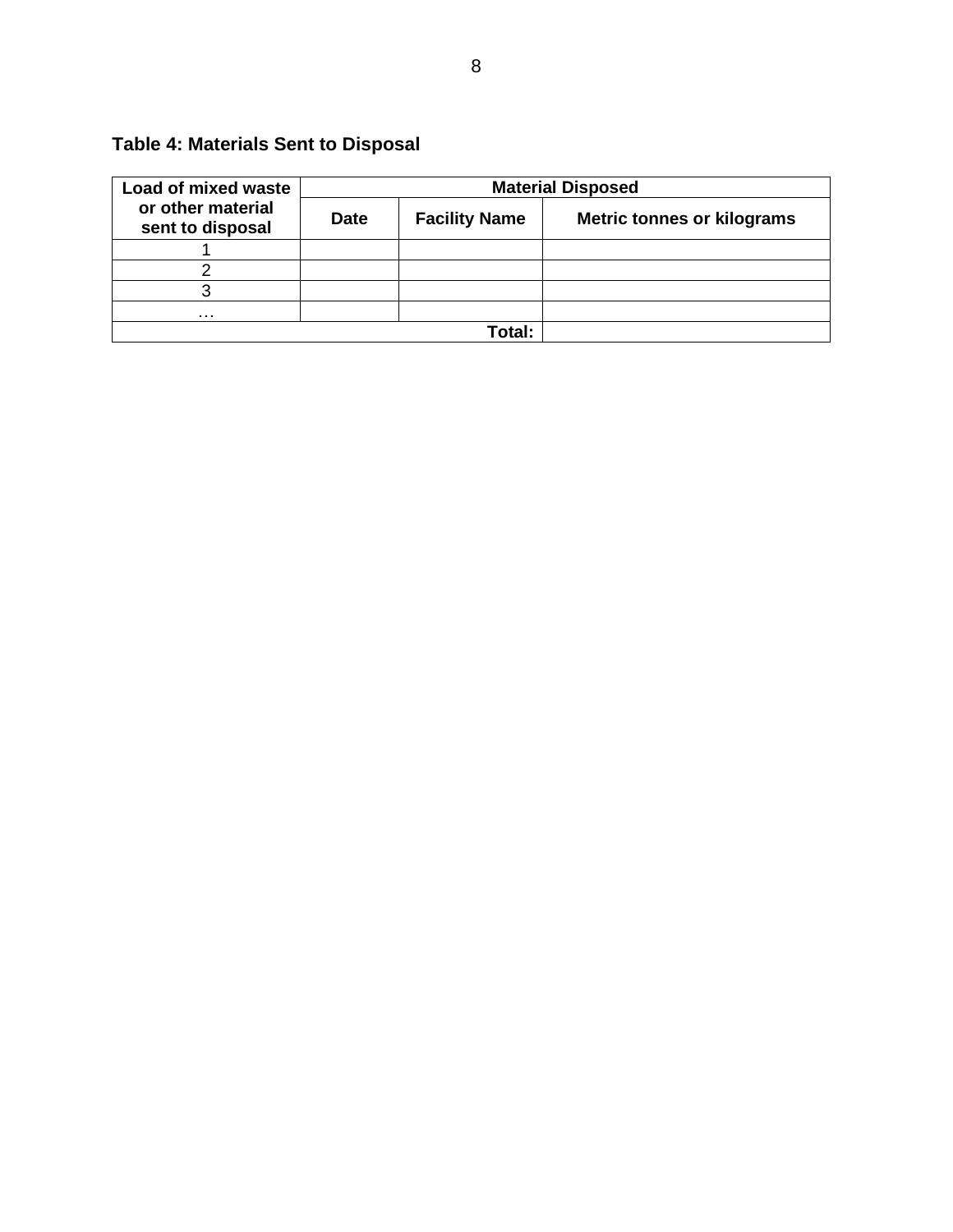### **Schedule B Supporting Documentation**

## **i. Wood salvaged for reuse, sale, or donation:**

- Receipts for sale/donation of wood salvaged for reuse indicating business or organization name, quantity of wood and date\*, or
- For wood stored for future reuse: address(es) of storage location(s) and contact information for site manager(s) at storage location(s), and
- Scale receipts for each load of wood sold, donated, or stored, indicating scale location, quantity of wood in kilograms or metric tonnes, and date

OR, for quantities less than 500 kg:

- Photos of salvaged wood at location of work before reuse (location must be recognizable), and
- For each type of reuse: quantities in board feet, photo(s) of reuse, description(s) of reuse, address(es) of reuse, and contact information for site manager(s) at location(s) of reuse\*

OR, if the house as constructed was relocated for reuse:

• Documentation to demonstrate the move and the site to which the house was relocated

[\**See definition of "reuse" and "salvaging" for acceptable reuse activities or sale or donation entities*]

## **ii. Mixed waste or other material sent to disposal:**

• Disposal facility tipping receipts indicating facility name, date, material type and quantity by load

## **iii. Evidence of damage to salvageable wood, or additions or alterations after 1960, if applicable:**

- Quantity in board feet of wood that is damaged or was added after 1960
- Written description of the cause of damage (e.g., fire, water, insect infestation), or additions or alterations made after 1960)
- Building plans with dimensions indicating impacted area(s)
- Building permits for alterations and additions made after 1960 if applicable
- Photos clearly showing damaged wood in situ and the impacted area(s) within the structure, or areas that were added or altered after 1960, prior to demolition or deconstruction;
- Other information that in the Director's opinion, is reasonably necessary for assessing the scope of damage, or additions after 1960.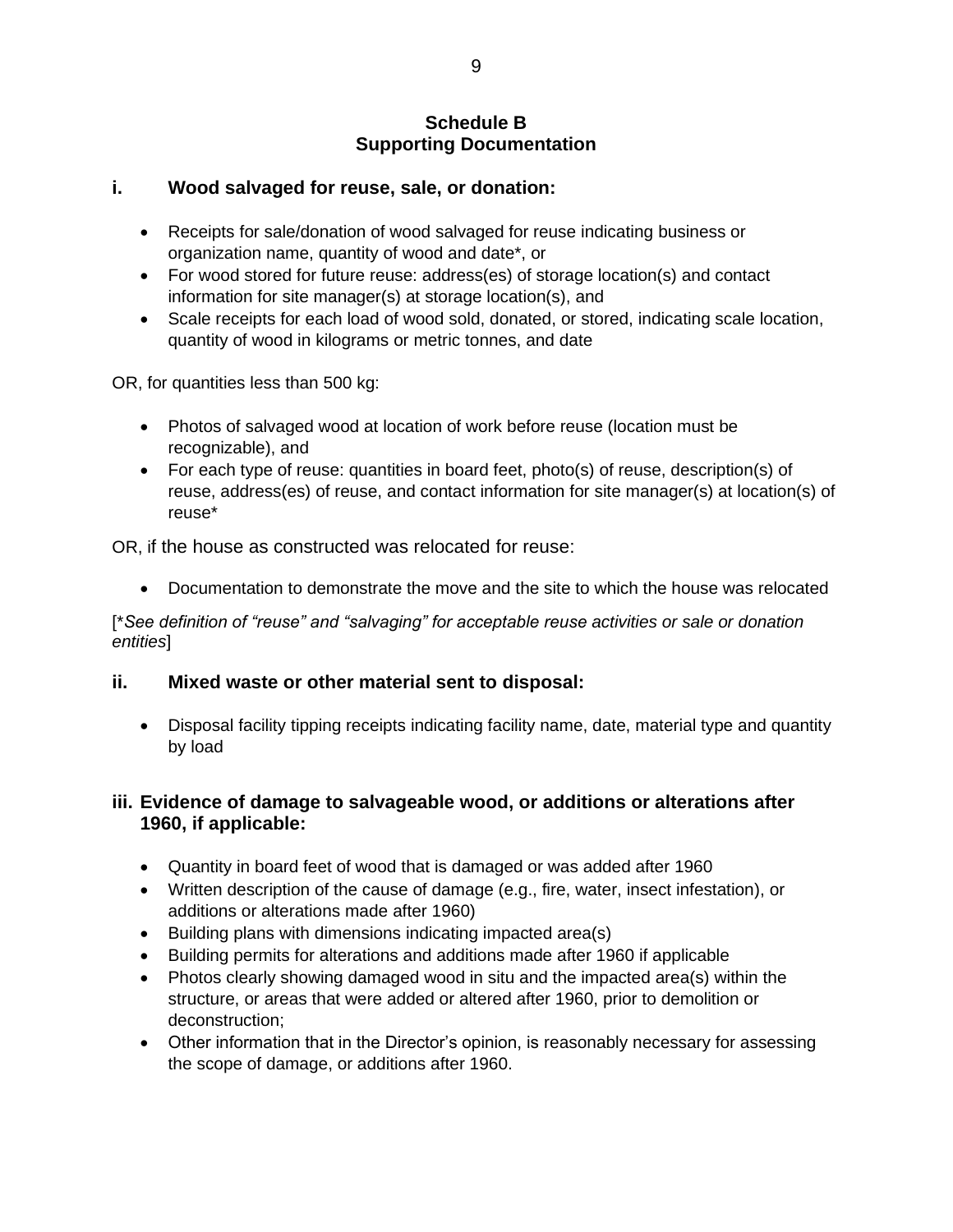## **Schedule C**

# **Waste Management Fee Refund**

## **Table 1: Fee Refund**

| Column 1 - Salvaging rate:<br>Amount of wood salvaged<br>per unit of above-ground<br>floor area | <b>Column 2 - Amount of waste</b><br>management fee refund |
|-------------------------------------------------------------------------------------------------|------------------------------------------------------------|
| More than or equal to 40 kg per<br>square metre                                                 | 100%                                                       |
| 30 kg to 39 kg per square<br>metre                                                              | 75%                                                        |
| Less than 30 kg per square<br>metre                                                             | 0%                                                         |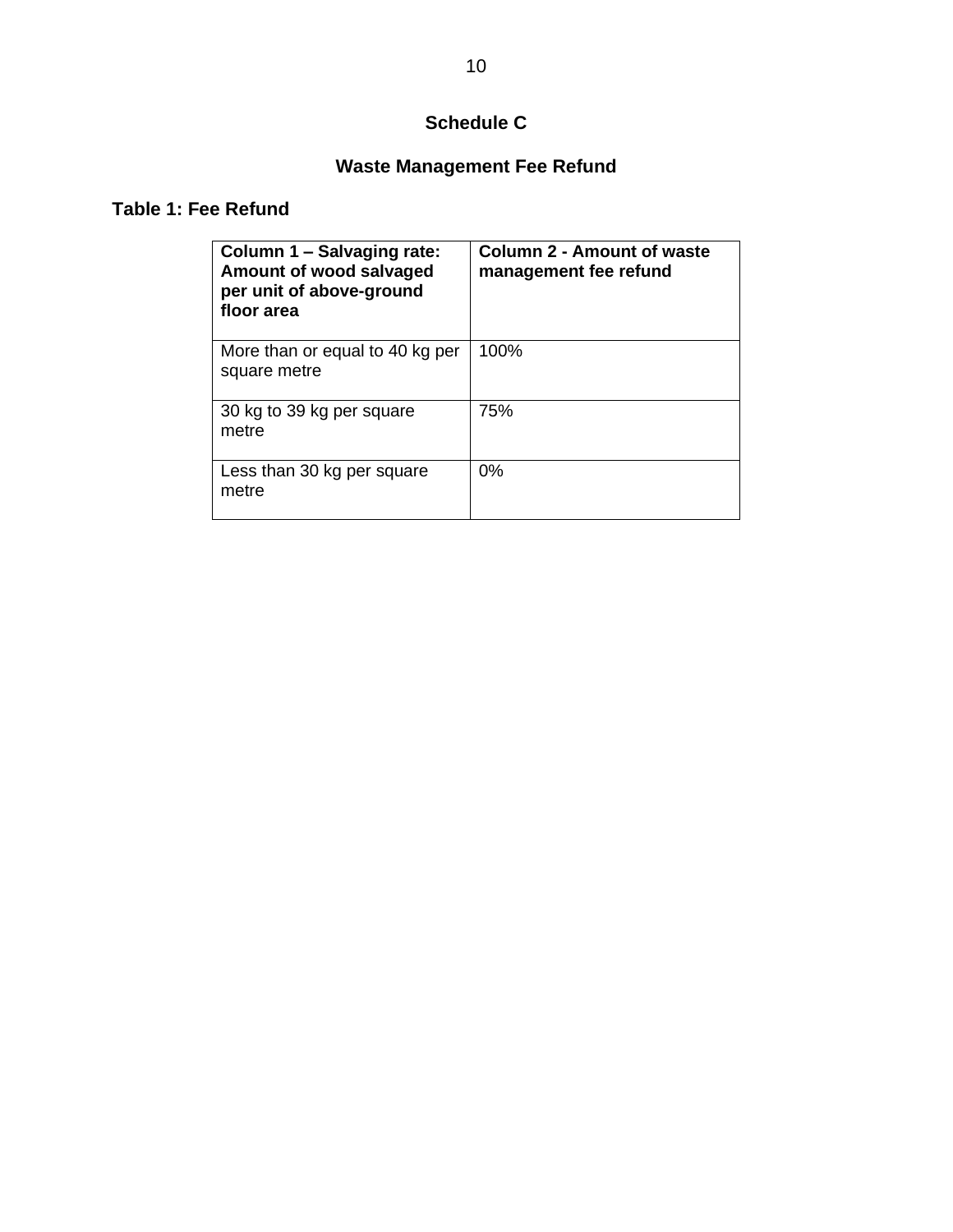## **Schedule D Sign Posting Procedures**

- 1. The owner or owner's agent shall post the sign or signs in a prominent location, clearly visible from the street, and on the site that is subject to the work.
- 2. The City shall determine the specifications, format and content of the sign or signs and provide the specifications to the owner or their agent.
- 3. The owner or owner's agent shall, at its sole expense, prepare the signs in accordance with the specifications provided by the City.